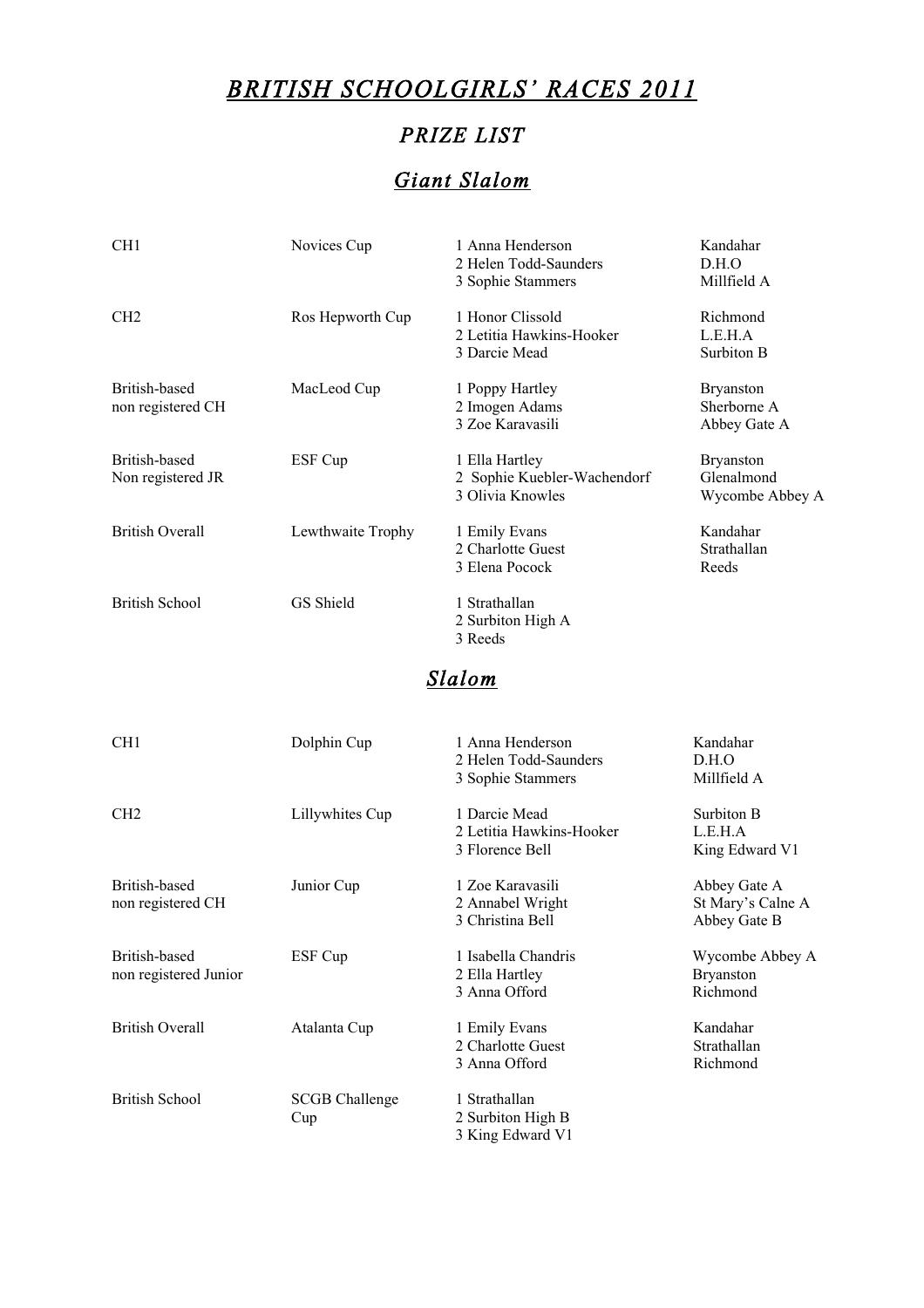# *Combined*

| CH <sub>1</sub>                               | Argyll Cup                                     | 1 Anna Henderson<br>2 Helen Todd-Saunders<br>3 Sophie Stammers       | Kandahar<br>D.H.O<br>Millfield A                       |
|-----------------------------------------------|------------------------------------------------|----------------------------------------------------------------------|--------------------------------------------------------|
| CH <sub>2</sub>                               | <b>LSC</b> Salver                              | 1 Darcie Mead<br>2 Letitia Hawkins-Hooker<br>3 Honor Clissold        | Surbiton High B<br>L.E.H A<br>Richmond                 |
| British-based<br>non registered CH I          | Club des Sports Cup                            | 1 Claudia Chmielowska<br>2 Ella Van Vredenburch<br>3 Isobel Moulding | Highgate<br>Godstowe<br>Cheltenham A                   |
| British-based<br>non registered CH II         | Flaine Cup                                     | 1 Zoe Karavasili<br>2 Annabel Wright<br>3 Emily Reid                 | Abbey Gate A<br>St Mary's Calne A<br>St Mary's Calne A |
| British-based<br>JR1                          | <b>British Car</b><br><b>Registrations Cup</b> | 1 Emily Evans<br>2 Katherine Guest<br>3 Violet Miller                | Kandahar<br>Strathallan<br>Queen Margarets             |
| <b>British-Based</b><br>JR <sub>2</sub>       | Alliance in<br>Partnership                     | 1 Charlotte Guest<br>2 Ella Hartley<br>3 Isabella Chandris           | Strathallan<br><b>Bryanston</b><br>Wycombe Abbey A     |
| <b>British Based</b><br>non registered Junior | ESF Cup                                        | 1 Ella Hartley<br>2 Isabella Chandris<br>3 Anna Orford               | <b>Bryanston</b><br>Wycombe Abbey A<br>Richmond        |
| <b>British Overall</b>                        | Sims Bowl                                      | 1 Emily Evans<br>2 Charlotte Guest<br>3 Darcie Mead                  | Kandahar<br>Strathallan<br>Surbiton High B             |
| <b>Best B Team</b>                            | Eve Alcott Cup                                 | 1 Surbiton High B<br>2 Abbey Gate B<br>3 Sherborne B                 |                                                        |
| <b>British School</b>                         | Lees-Jones Salver                              | 1 Strathallan<br>2 Surbiton High B<br>3 Queen Margaret               |                                                        |
| British-based<br>non-registered team          | Libby Greenacre<br>Salver                      | 1 Bryanston<br>2 Wycombe Abbey A<br>3 St Mary's Calne A              |                                                        |
| Best team overall                             | Lillywhites Trophy                             | 1 Strathallan<br>2 Kandahar<br>3 Surbiton High B                     |                                                        |

### *Parallel*

Ladies' Ski Club Junior Challenge Cup

1<sup>st</sup>: Kandahar  $2<sup>nd</sup>$ : Surbiton B

SPECIAL PRIZES